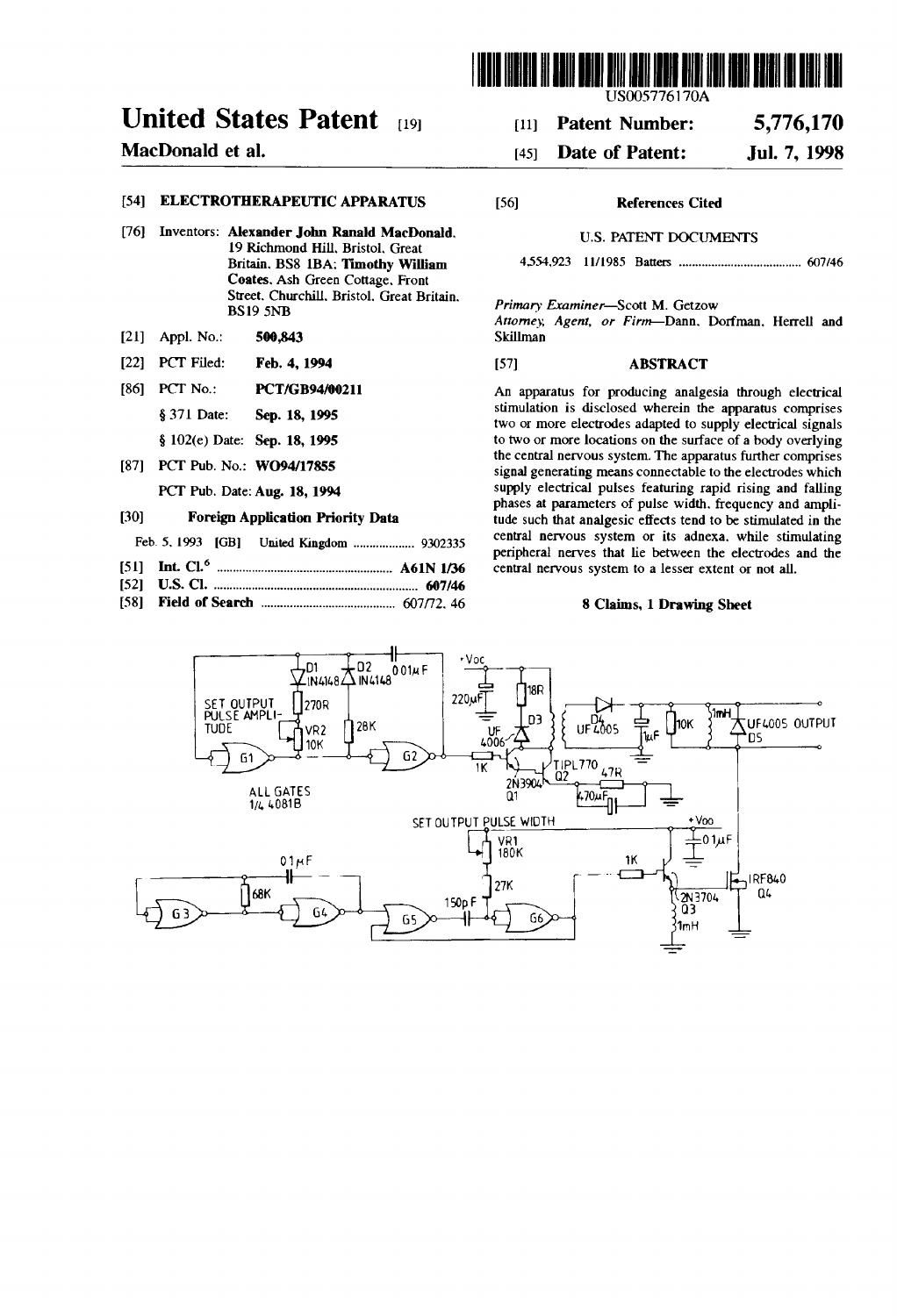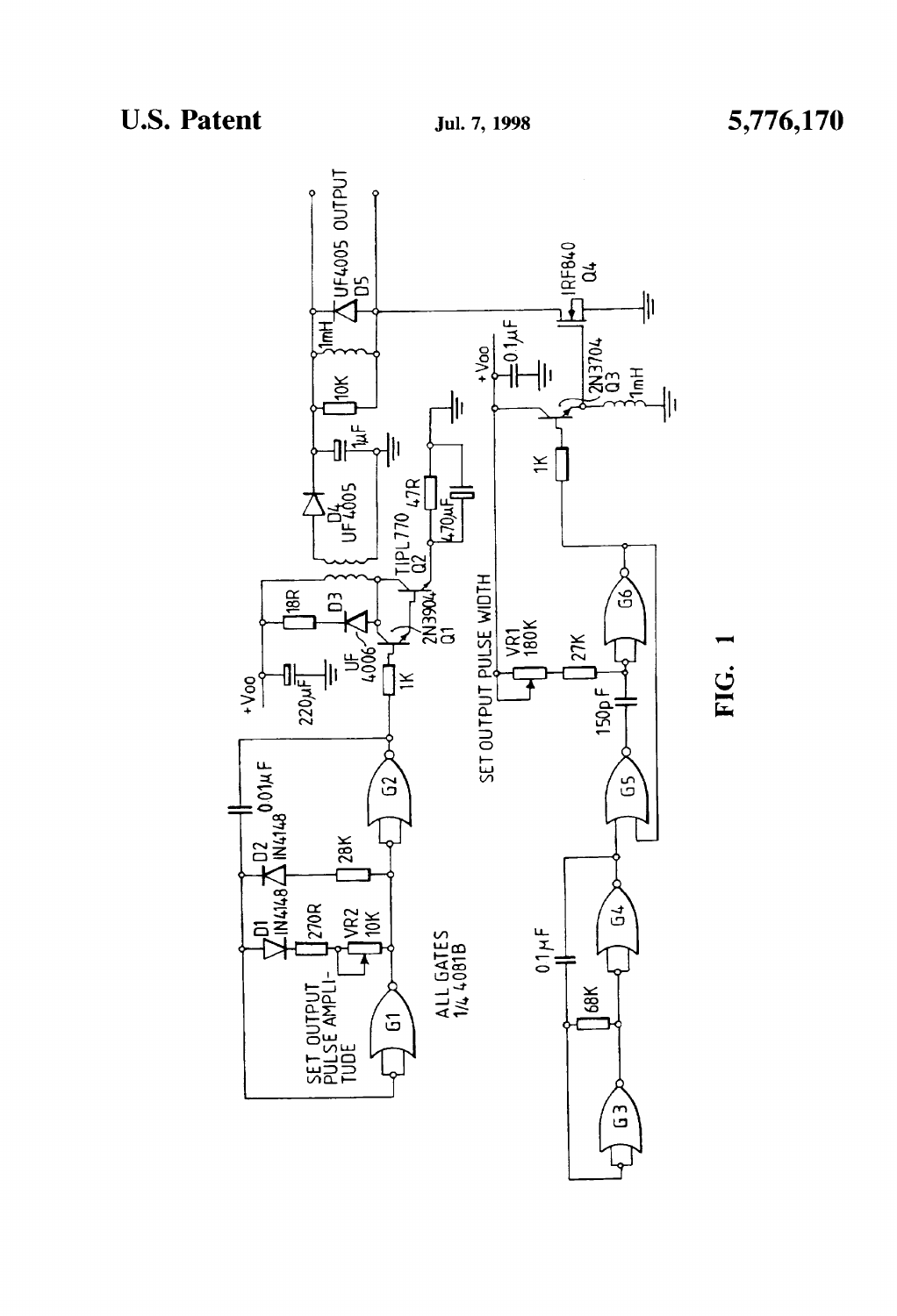## ELECTROTHERAPEUTIC APPARATUS

#### FIELD OF THE INVENTION

This invention relates to the field of electrotherapy, and provides apparatus for a particular application of such therapy.

#### BACKGROUND OF RELATED ART

The nervous system is able to respond to an interrupted DC or alternating current, provided the repetition rates or 10 frequencies do not exceed values that vary according to the particular properties of each class of nerve. Severe dull or aching pain is associated with the firing of unmyelinated or C fibres (Class IV). These fibres cannot follow a maintained frequency higher than about 2 Hz. In addition they have a 15 high threshold and normally only respond to excessive mechanical or thermal stimulation that injures cells. Sharp pain is associated with the firing of  $A\delta$  (Class III) fibres. They cannot follow electrical stimulation rates higher than about  $50-80$  Hz. There is also a class of nerve fibres that 20 may faithfully follow electrical stimulation at rates up to approximately  $800$  Hz; these are called AB or Class II fibres. The Class  $\Pi$  receptors have a low threshold to any form of stimulation and respond to such innocuous events as move ment or light touch.

Melzack and Wall (1965) and Wall (1986) describe how analgesia can be produced when the Class  $II$  or A $\beta$  fibres are stimulated electrically at 100 Hz. a frequency that none of the other nerves can follow.

Wall (1986) produced these effects by applying the current through needles inserted into the patient's nerves. To avoid the inconvenience and possible complications of inserting needles into nerves. surface electrodes were later employed. leading to the term Transcutaneous (Electrical) Nerve Stimulation (TNS or TENS).

Woolf (1989) has reviewed the use of these devices. and described their electrical parameters. The usual TENS machine develops a pulse. whose width can be varied from 50-500 us. employing a current Whose amplitude can be increased from 0-50 mA. and whose frequency is generally 80 or 100 Hz.

The TENS pulse width (50-500 us) is intended to be sufficiently long in duration to excite  $\overrightarrow{AB}$  nerves to cause a painless tingling at low voltage.

In known TENS devices. the maximum current density and sensation tends to occur in tissues immediately under lying the electrodes. and only a proportion of the applied current reaches the deep tissues. Thus. when choosing a comfortable level of stimulation, the patient is first guided  $50$ by sensations arising from peripheral nerve stimulation in tissues immediately below the electrodes. If the amplitude is increased to try and produce more current in the deep tissues, pain may be produced when there is sufficient of TENS that can be tolerated by a patient.

Although tingling produced by the TENS method is usually painless and reasonably well accepted by patients. it tends to produce a rather short-lived. localised region of analgesia, as each electrode probably stimulates a few 60 hundred  $\overrightarrow{AB}$  fibres in the immediate vicinity of the electrodes. Accordingly. in patients where there may be several large areas of the body in pain. there is a need to improve the method to produce a more long-lasting and generalised form of analgesia

In an attempt to fire more AB fibres, wire electrodes have been implanted in the spinal canal to stimulate the central

 $2$  nervous system itself, in particular the dorsal columns (tracts through which the  $\overrightarrow{AB}$  fibres pass up and down the spinal chord). This is called Dorsal Column Stimulation. and is reviewed by Krainick et al (1989). The present technique employs small bare tips of otherwise insulated wires. prob ably stimulating a few thousand  $\overrightarrow{AB}$  fibres. However, the implantation of the wires involves surgery and the risk of infection along the track of the wires.

#### SUMMARY OF THE INVENTION

In order to avoid the risks of implanting electrodes in direct contact with the central nervous system. U.S. Pat. No. 3.835.833 (Limoge) describes application to a patient's head of intermittent 4 ms blocks of high frequency current (166 KHZ). each block being repeated 100 times per second. designed to penetrate the brain from two surface electrodes. Breaking the signal up into these trains tends to excite peripheral nerves and Stinus et al ( 1990) have observed that such stimulation only raises pain thresholds when opiates have been administered.

The present invention provides an apparatus for produc ing electrical stimulation wherein the apparatus comprises two or more electrodes adapted to supply electrical signals  $_{25}$  to two or more locations on the surface of a body overlying the central nervous system. wherein the apparatus further comprises signal generating means connectable to the electrodes which supply electrical pulses having rapid rising and falling phases at parameters of pulse width. frequency and amplitude such that analgesic effects tend to be stimulated in  $30$ the central nervous system while stimulating peripheral nerves that lie between the electrodes and the central ner vous system to a lesser extent or not all.

35 over the body to be initiated in the central nervous system. Thus the present invention allows analgesic effects all in particular the spinal cord. preferably without requiring prior medication or causing any discomfort. We refer to this as Transcutaneous Spinal Electroanalgesia (TSE). and it depends on electrical signal being applied via surface elec  $40$  trodes to initiate changes in the central nervous system, for instance the spinal cord lying some 5 cms deep to the skin. without exciting the peripheral nerves in the intervening tissues.

#### BRIEF DESCRIPTION OF THE DRAWING

FIG. 1. the sole drawing FIGURE. shows a schematic representation of an apparatus for producing analgesia through electrical stimulation in accordance with the present invention.

#### DETAILED DESCRIPTION OF THE **INVENTION**

voltage to recruit A $\delta$  fibres. This tends to limit the amplitude  $55$  nervous system" should. except where the context demands In the context of the present invention. the term "central otherwise. be interpreted to include the brain and spinal cord. together with their adnexa. ie other neural tissues that are classed as part of the peripheral nervous sytem. but are in close anatomical proximity to the central nervous system. eg the ganglia. autonomic or somatic. such as the dorsal root ganglia.

> The approach we have adopted here accords with appar ent stimulation of the spinal cord by summation. This may be explained as follows.

The minimum current required to stimulate each class of nerve has been studied (Brinley 1974. pages 34-36). This minimum value is called a threshold stimulus. To elicit a

65

45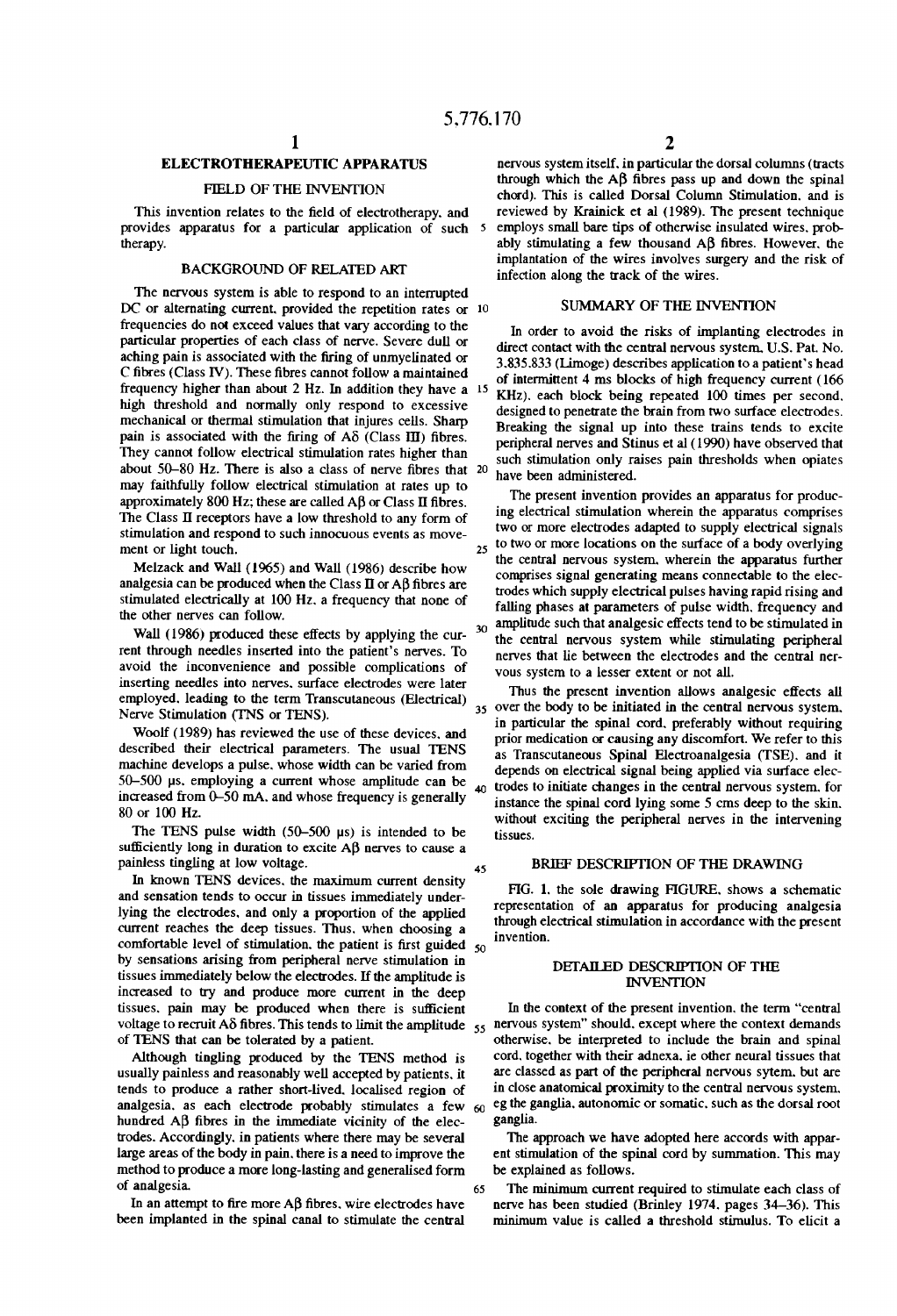$\overline{\mathbf{S}}$ 

response in a nerve. the threshold electrical stimulus must be applied for a finite time: the weaker the current, the greater the time required for stimulation. If the strength of the stimulating current is below a minimum quantity. the current may flow indefinitely without exciting the nerve. On the other hand. a current lasting less than a minimum length of time will not stimulate. however great its amplitude. There are great differences. however. between the responsiveness of the various classes of nerves to periods of stimulation at various amplitudes. For example. Li et al (1976. page 72. FIG. 4) have shown (in a peripheral nerve of the cat) the minimum length of time required to stimulate  $\mathbf{A}\mathbf{\beta}$  fibres with a current of 0.2 mA is 6 us: whereas at the same amplitude  $A\delta$  fibres and C fibres require periods of stimulation at least a hundred times as long in duration (i.e. in excess of 600 us).

When an electrical stimulus is subthreshold (i.e. too brief in duration and amplitude to cause a nerve to fire), it still has an effect on the nerve that may make it more responsive to another stimulus. Thus, the phenomenon of summation occurs. when two or more subthreshold stimuli combine to cause excitation.

Spatial summation may be described in the following way. Although the effects of subthreshold electrical stimu lation of a nerve are at their greatest in the immediate vicinity of the electrode. changes also take place in adjacent regions. Thus simultaneous subthreshold stimulation in two 25 or more loci are able to summate to produce excitation.

Whether summation is the mechanism of action or not. TSE avoids stimulating peripheral nerves. yet provides a signal that produces effects in the central nervous system. metenkephalin or dynorphin.

l. The TSE Stimulator

One embodiment of the present invention employs a single pair of electrodes. typically having a size of  $4\times4$  cm. Usually one electrode is placed on the skin of the mid-line 35 pulse. of the back overlying one end of the portion of spinal cord that requires stimulation. while the second is placed at the other end. In a similar manner. however. more than two electrodes could be arranged over the spinal cord.

We have also found that when electrodes are placed on 40 either side of the neck. analgesic effects may be obtained in the cranium. We have also attached electrodes to the skin overlying the brain. and have obtained analgesic effects depending on various parameters of stimulation. but side effects such as flashes of light and a metallic taste are 45 sometimes produced. Accordingly. the placement of the electrodes on regions overlying the spinal cord is preferred as this has not produced any known side effects.

Although in general electrodes are placed on the surface of a body. in some circumstances it may be desirable to implant the electrodes. This is generally not preferred due to the risk of infection associated with this procedure.

In order to stimulate the spinal cord without producing discomfort. we have studied the effects of a TSE stimulator designed to produce a pulses having both rapid rise and fall 55 phases. This device has been used in the following experiments. described below with reference to the circuit diagram shown in FIG. I. It features an output pulse which is variable in amplitude between approximately 450V or less and has a pulse width typically of  $10 \mu s$  or less, eg 1.5-4  $\mu s$ . 60 This pulse is repeated at intervals of approximately 4 us or more. The stimulator is designed to give pulses having rapid rise and fall phases. eg a substantially rectangular pulse wave, even at maximum amplitude when driving  $4\times4$  cm stick-on skin electrodes. Both monopolar and bipolar pulses 65 having rapid rise and fall phases can be applied to a patient via the electrodes.

10 amplitude of the pulse produced by the TSE stimulator is This ability to control the shape of the output pulse even when driving a capacitive load together with the narrow pulse width used for stimulation constitutes the major dif ferences between this TSE stimulator and conventional TENS-type stimulator machines. In the latter devices. the shape of the output wave is substantially dominated by the load impedence of the body. and the minimum TENS pulse width is typically 100 times longer than TSE. In addition. when applied at the normal TENS frequency of 100 Hz the higher than that of the conventional TENS machines i.e. typically 180V. but even up to 1 kV or more. compared to 35-50V. The narrow l-l0 us TSE pulses can be delivered at higher frequencies than is possible with the broader TENS pulses (typically  $50-500$  µs). Typically it is possible to use signals having a frequency up to about 250 kHz. We have made the unexpected discovery that the higher the frequency

20 we deliver to the patient with TSE, the more rapid the onset of analgesia; for example frequencies in the region of 150 KHz produce analgesia within 5-30 minutes, whereas 100 Hz takes 40-60 minutes. The analgesia obtained in this way indicates a novel mode of action. as the frequency and pulse width employed in TSE lie outside the limits of conventional nerve stimulation.

possibly by stimulating vesicles to release opioids such as 30 and Q2. Q2 feeds a voltage step-up transformer the second Referring to the circuit diagram in FIG. 1. gates GI and G2 form an astable multivibrator whose mark-space ratio is determined by the diodes D1 and D2 and their associated components. VR2 controls the duration of the output pulse which drives the Darlington pair comprising transistor Q1 ary of which is connected via rectifier diode D4 to a  $1 \mu$ F DC charge storage capacitor. Since VRZ controls the energy supplied to the primary of the step-up transformer. it controls the transformer's output and thus the amplitude of the output

> The pulse train appearing at the output of the stimulator is determined by gates G3. G4. G5. G6 and the associated circuitry. Gates G3. G4 and the associated RC network comprise an astable multivibrator producing a square wave running at 100 Hz. Gates G5 and G6 comprise a monostable multivibrator circuit whose pulse width can be set by variable resistor VR1 and whose output is triggered by the 100 Hz input coming from the previously described astable circuit. The output at gate 6 therefore provides narrow pulses variable between approximately 4 and 10 us appearing at intervals of 10 ms.

These pulses drive transistor Q3 which is an emitter follow buffer stage. This stage drives the output MOSFET device Q4. A 1 mH inductance is used as the emitter load for Q3 to preserve the shape of the output pulse driving Q4. Q4 is used to switch the high voltage to the electrodes. The 1 mH choke in parallel with the output preserves the fast rise and fall time of the pulse when driving capacitative loads. The diode D5 in parallel with the inductor restricts excur sions during the falling phase of the pulse to approximately —0.7 V. giving a substantially monopolar pulse. In addition. the 1 mH choke in parallel with the output provides a failsafe mode of operation. in that should the output device Q4 go short circuit. thus applying the full charge to the skin electrodes. the choke will provide a short circuit at DC and very quickly pull the output low. thus protecting the patient.

The main features of this stimulator circuit are that it provides a high voltage. that is up to approximately 450V. a narrow pulse width. around  $1-10$  us. and that this pulse has short rise and fall times. so that even under adverse output conditions a narrow pulse with short rise and fall times is maintained. This is useful for the kind of stimulation which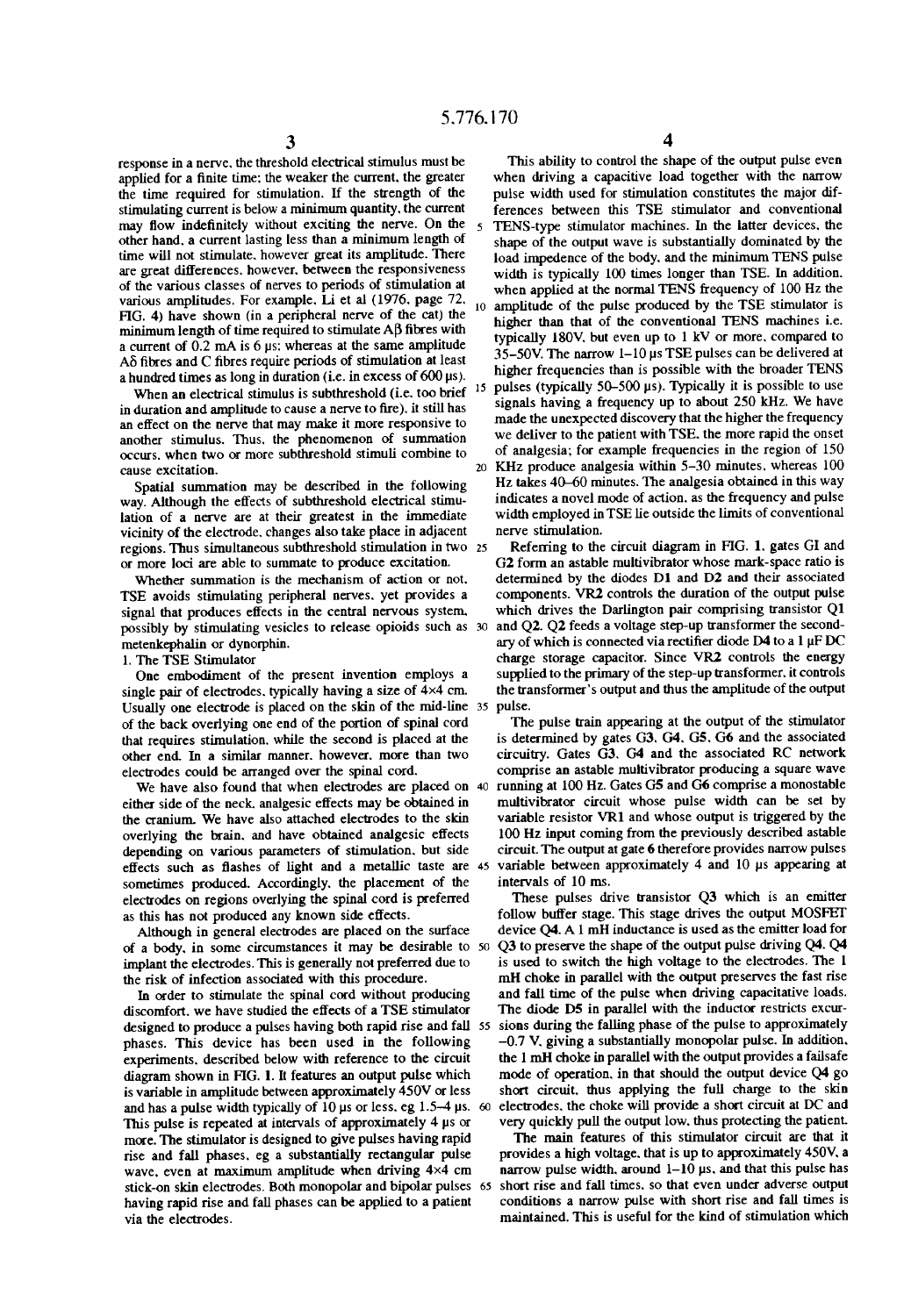5<br>we believe to be effective in producing analgesia by means of a painless form of electrical stimulation applied to the surface of the body that nevertheless produces effects in the central nervous system. In addition, the device has a safe failure mode since the patient is protected against continu ous voltage at the output.

The foregoing circuitry is of course only one example. and may be modified in many ways to achieve a similar, or modified. effect. For example. a pair of output transistors arranged to switch a positive and a negative (with respect to 10 ground) supply line respectively could. when driven appropriately. be made to produce mono and/or bipolar rectangular pulses of narrow width. While a pulse interval of 10 ms may be provided. giving a pulse frequency of about 100 Hz. the design may be modified to produce higher 15 frequencies. Likewise. the pulse width can be varied in the region of 10 us or less in the exemplified apparatus. Similarly the variable voltage output can be arranged to extend higher than 450V if desired.

In addition. the placement of a capacitor in series with one 20 of the electrodes serves to isolate the patient from the possibility of direct current stimulation. which results from a build-up of voltage across the output inductor and can cause electrolytic lesions. This effect becomes more imporcapacitor together with the load impedence presented by the patient form a differentiator circuit and a bipolar differential rectangular wave appears at the electrodes. Such an arrange ment is very effective in producing analgesia. with the advantage that treatment time is reduced (eg to less than 5 30 minutes) as it is possible to use high frequency pulses. 2. Experimental

Surface electrodes were attached to the stimulator that produced a square wave pulse of 4-8 us duration. at a rate of 100 pulses per second. at various amplitudes (voltages). to see whether the phenomenon of spatial summation could be produced in the spinal cord.

In the following description. the conventional notations for the spinal column will be used. namely: Ll-LS are the five lumbar vertebrae.  $T1-T12$  are the twelve thoracic vertebrae. and C1-C7 are the seven cervical vertebrae; furthermore in adult man the spinal cord descends from the base of the brain in the cervical region and reaches only as far down the spine as T12. where it rapidly tapers to a point at the lower border of L1. there to give off a sheaf of roots of the lower spinal nerves called the cauda equina that descends further down the spinal canal.

When two 4×4 cm electrodes were placed close together anywhere on the mid-line of the back over the spine from T1 downwards. a tingling sensation only was produced.

However. if the electrodes were separated by a distance of 10 cms or so the levels between T1 and T12 could be perceived and described by the trained observer at a lower threshold than the tingling. It was a continuous feeling of warmth and painless. light pressure. However. this sensation 55 is so mild in intensity. that many patients distracted by their aches and pains are unable to perceive it. Nevertheless amongst those that report this sensation. the most striking observation about it is its continuity; the discrete sensations produced by each pulse are not detectable, as it is when 6 tingling is present. This new feeling may be called 'spinal cord sensation' as it is only obtained when the electrodes are placed in the immediate vicinity of the spinal cord itself.

It could not be obtained anywhere else on the body. We tried but failed to obtain it by placing electrodes over the 65 the electrodes was increased median nerve in the forearm or over the anterior trunk or over the length of the left 6th intercostal nerve. This feeling

 $6$  was not obtainable. when the electrodes were placed over the spine from L2 downwards. Here the electrodes lay not over the cord however. but the spinal nerve roots lying in the cauda equina. If the electrodes were placed between the levels of Tl-Tl2 but a few ems from the mid-line of the back. the spinal cord sensation was still obtainable: but if one moved out a hand's breadth (say ca 11 cm) laterally from the spine then the feeling was lost. When the electrodes were located over the spinal cord. amplitudes capable of producing the spinal cord sensation were always lower than those capable of producing tingling sensation provided the stimulation was continuous and had a fast rise and fall time. This will be seen from the following two experiments where the anode was placed at T1. and the cathode at T12. In these examples the frequency was 100 Hz.

In the first experiment. TSE pulses that were near rectangular in shape and had both fast rise and fall times were investigated. The effects of continuous stimulation were compared with those engendered by intermittent 4ms trains of pulses with 6 ms rest periods so that each train is repeated one hundred times a second. The amplitude was increased slowly to determine at what voltage spinal cord sensation and tingling could be perceived: it could only be perceived during continuous stimulation.

tant at high frequencies, eg 150 kHz and above. The series 25 spinal cord sensation and tingling became closer. At 10 us As the pulse width increased in duration the thresholds of there was scarcely any difference between the two.

> In the second experiment, a pulse of a different shape was employed a fast rise time was maintained. However. the near rectangular shape was not present and the fall time decayed exponentially. Again continuous stimulation was compared with intermittent. Spinal cord sensation was not observed with either.

| 35 |                |                                          | <b>CONTINUOUS</b><br><b>STIMULATION</b> | <b>INTERRUPTED</b><br><b>STIMULATION</b> |                                    |  |
|----|----------------|------------------------------------------|-----------------------------------------|------------------------------------------|------------------------------------|--|
| 40 | Pulse<br>Width | Threshold<br>Spinal<br>cord<br>Sensation | Threshold<br>Tingling<br>Sensation      | Threshold<br>Spinal<br>Cord<br>Sensation | Threshold<br>Tingling<br>Sensation |  |
|    | μs             | v                                        | v                                       | v                                        | v                                  |  |
|    | $\mathbf{2}$   | 96                                       | 118                                     |                                          | 98                                 |  |
|    | 4              | 46                                       | 65                                      |                                          | 55                                 |  |
| 45 | 6              | 29                                       | 40                                      |                                          | 38                                 |  |
|    | 8              | 28                                       | 32                                      |                                          | 28                                 |  |
|    | 10             | 22                                       | 23                                      |                                          | 22                                 |  |

First Experiment: TSE Pulse With Fast Rise and Fall Times.

|  | Second Experiment: non-TSE Pulse With Fast Rise and |  |  |  |  |
|--|-----------------------------------------------------|--|--|--|--|
|  | <b>Exponential Fall Times.</b>                      |  |  |  |  |

|                |                             | <b>CONTINUOUS</b><br><b>STIMULATION</b> | <b>INTERRUPTED</b><br><b>STIMULATION</b> |                       |  |
|----------------|-----------------------------|-----------------------------------------|------------------------------------------|-----------------------|--|
| Pulse<br>Width | Spinal<br>Cord<br>Sensation | Tingling<br>Sensation                   | Spinal<br>cord<br>Sensation              | Tingling<br>sensation |  |
| μs             | ν                           | v                                       | ν                                        | v                     |  |
| 2              |                             | 43                                      |                                          | 35                    |  |
| 4              |                             | 32                                      |                                          | 31                    |  |
| 6              |                             | 26                                      |                                          | 23                    |  |
| 8              |                             | 20                                      |                                          | 18                    |  |
| 10             |                             | 17                                      |                                          | 16                    |  |

Increased spinal cord sensation when the distance between

We found very surprisingly that provided the electrode that comprised the cathode was placed below the anode. the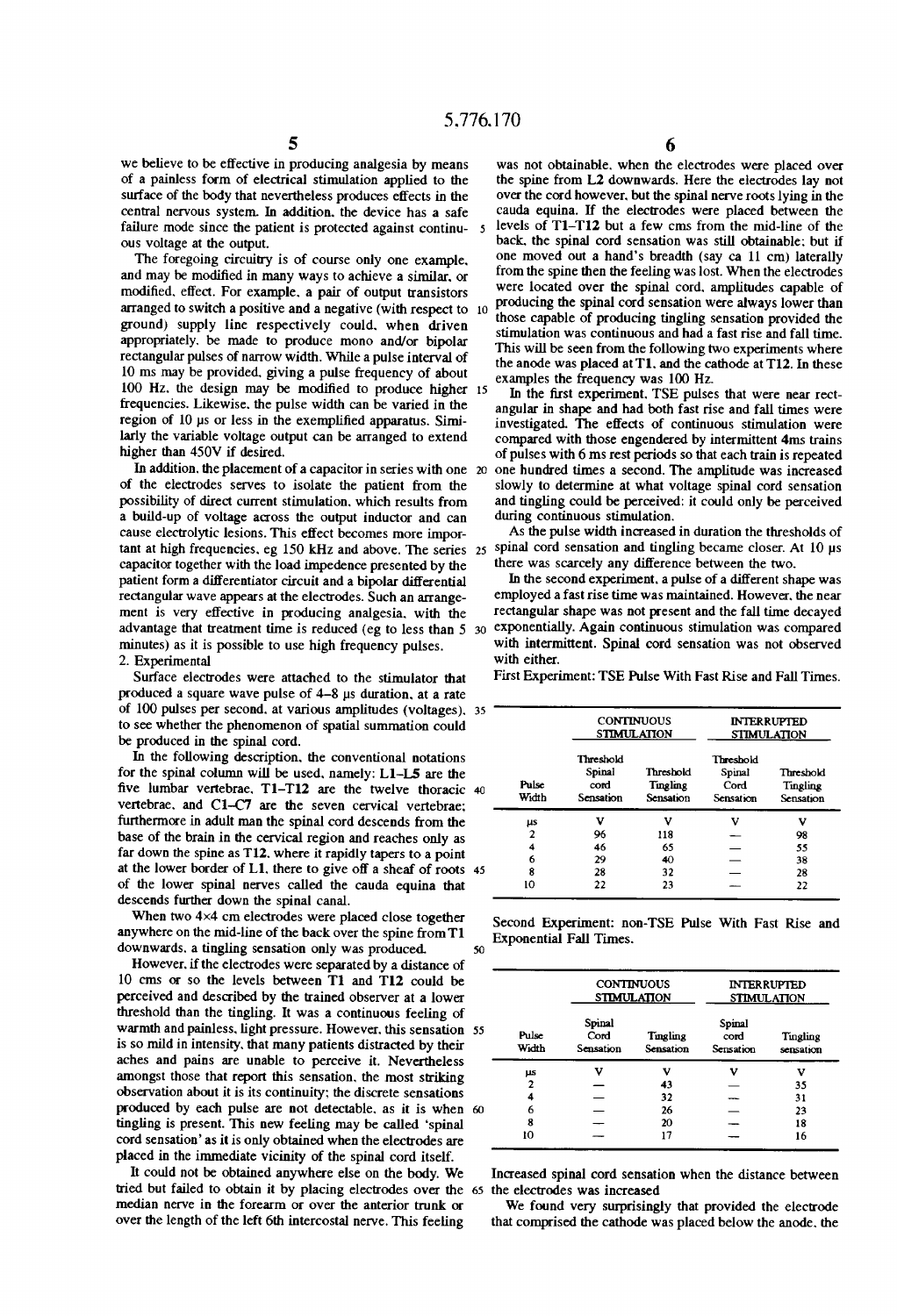$\overline{5}$ 

40

amplitudes required to produce spinal cord sensation were reduced. the greater the separation between the electrodes. To support this observation. we tried to blind our study as much as possible.

Two pairs of electrodes were placed on the mid-line of the back: one pair was arranged with its electrodes on T1 and T12. while the other pair was arranged with its electrodes placed at various distances apart. but never as far apart as the first pair. Indeed the electrodes of the second pair were always placed between those of the first pair (i.e. between 10 levels T3-T7).

The cables from the first pair of electrodes were deliberately muddled up by the experimenter. and the subject tried first one cable and then the other in a blind fashion to see which cable (when inserted into the stimulator) produced the most spinal cord sensation.

Surprisingly, it was very difficult to locate the segmental level of the sensation once it was felt. However on all occasions. the electrodes separated from each other by being placed at T1 and T12 produced more sensation than the pair 20 of electrodes placed closer together at a given amplitude.

Provided TSE is employed with the cathode being placed below the anode in regions that overlie the spinal cord. the further apart the electrodes are placed. the lower the ampli tude is required to produce this unusual continuous spinal 25 cord sensation. However. as expected. when the amplitude of TSE (at frequencies less than 800 Hz) is increased sufficiently to start exciting  $\mathsf{AB}$  fibres to cause a tingling sensation. this is less likely to occur at any given voltage the further apart the electrodes are placed. For example when 30 employing one pair of 4x4 cm electrodes disposed over the mid-line of the back. the following amplitudes were recorded at a pulse width of 4 us and a frequency of 100 Hz:

| Electrode size: $4 \times 4$ cm |                    |  |  |  |  |  |  |
|---------------------------------|--------------------|--|--|--|--|--|--|
| Amplitude: volts                |                    |  |  |  |  |  |  |
| Spinal cord sensation           | Tingling sensation |  |  |  |  |  |  |
| not obtainable                  | 84                 |  |  |  |  |  |  |
| 76                              | 96                 |  |  |  |  |  |  |
| 70                              | 100                |  |  |  |  |  |  |
|                                 |                    |  |  |  |  |  |  |

#### Effects of broadening the pulse width

Then we investigated what happened if we broadened the pulse width. As one would expect the thresholds of both spinal cord sensation and tingling dropped as the pulse was broadened. On this occasion, we recorded not only spinal  $_{50}$ cord sensation. but also the pain thresholds of tingling.

|                       |                     | Electrode size: $4 \times 4$ cm |                                         |
|-----------------------|---------------------|---------------------------------|-----------------------------------------|
|                       |                     |                                 | Amplitude (volts)                       |
| Electrode<br>location | Pulse width<br>(µs) | Spinal<br>cord<br>sensation     | Pain threshold<br>tingling<br>sensation |
| T1. T12               | 4                   | 100                             | 220                                     |
| T1, T12               | 8                   | 60                              | 110                                     |

#### Effects of treatment

We then considered what would happen if spinal cord 65 sensation was maintained for 10 minutes on a patient. He had a painful right knee for the past three weeks, associated

with a tender medial ligament. An instrument called an algometer (that measures pressure exerted by the examiner on the patient's skin in  $kg/cm<sup>2</sup>$ ) was used to measure the mechanical pain thresholds. not only on the injured right knee but also the unaffected side.

Stimulation parameters: Size of electrodes: 2x4 cm;

Location of electrodes: Tl. T12;

Time of stimulation: 10 minutes

Amplitude: 225 volts and Pulse width: 4 us Results

|                   | Mechanical pain threshold $(kg/cm2)$ |                   |  |  |  |
|-------------------|--------------------------------------|-------------------|--|--|--|
| Knee              | before stimulation                   | after stimulation |  |  |  |
| Right (injured)   | 1.1                                  | 3                 |  |  |  |
| Left (unaffected) | 3.5                                  |                   |  |  |  |

Thus within ten minutes treatment. the injured knee that had been 3.18 (3.5/1.1) times more tender than the unaffected side, became  $0.66$  ( $\geq$ ) times less tender.

#### Conclusion

pulse width. Preferably, the voltage with be less than  $1 \text{ KV}$ .<br>35 We may assess the beneficial effect as associated with well spaced electrodes over the spinal column. preferably no lower than T12. and for practical reasons it is usually difficult to attach an electrode to the body higher than T1; but these effects may still be obtained. if the upper electrode(s) are attached to the cervical or cranial regions. The pulse width is likely to be in the range of  $1-10$  us. The voltage need not be sufficient to cause tingling associated with  $A\beta$ fibre excitation; thus it may be subthreshold for the selected

At 600 Hz typically up to about 250V may be employed to produce analgesia at a 4 us pulse width; but this voltage may need to be higher for a narrower pulse width. and could be lower for a broader width. At higher frequencies. unwanted heated effects begin to occur, so the voltage has to be decreased; for example. with a 1.5 ps pulse width and a frequency of 5 KHz,  $150V$  are sufficient, while at  $150$  KHz a voltage of 25V was found to be effective.

45 ever bipolar pulses have been found to also produce anal The pulse shapes considered so far are monopolar. how gesia. The latter may be useful in reducing electrolytic effects. As mentioned above. the electrolytic effects can be reduced by placing a capacitor in series with one of the electrodes.

The electrodes may be separate and individually applied to the skin. but for convenience. particularly to enable the patient to use the apparatus without help. they may be incorporated into a harness which the patient can wear. and adjust so that the electrodes make proper contact with the

skin overlying the desired spinal column regions. It required. the electrodes may be implanted in the body either in tissues near the spine or within the spinal canal itself. The Effects of TSE

Mechanical pain pressure thresholds may be obtained by a spring loaded probe (called an algometer) and are mea sured in  $kg/cm<sup>2</sup>$  (Reeves et al. 1986).

TSE stimulation tends to raise the mechanical pain pres sure thresholds in tender regions of the body. whereas it may reduce the pain pressure thresholds in the previously non tender regions.

In the case of unilateral injuries. when the tenderness oi the injured area on one side was compared with the same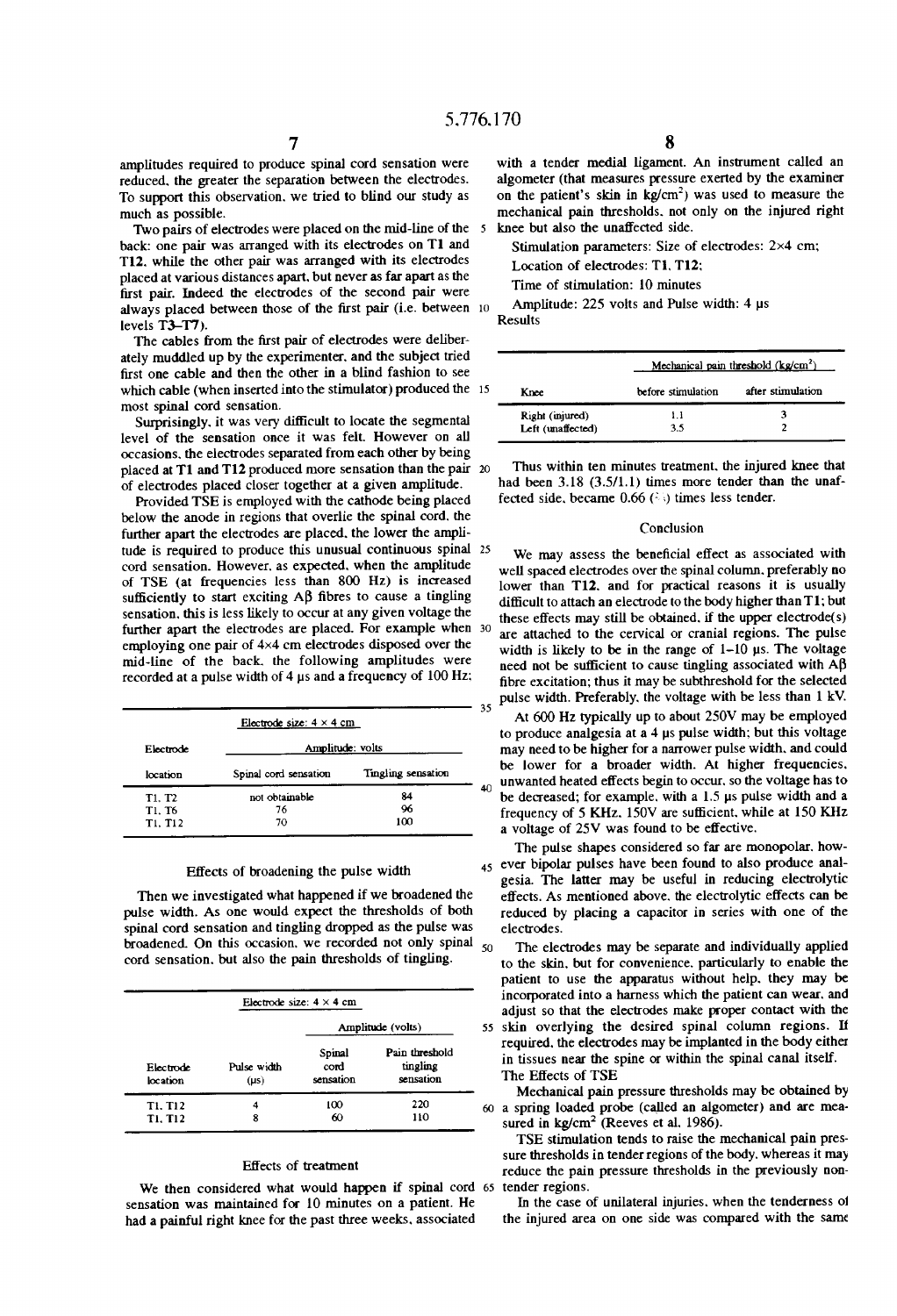(uninjured) region on the other side. ratios of non-tender/ tender region pain pressure thresholds tend to be reduced by TSE to unity  $(p<0.001)$ .

If a patient is in a good deal of pain in a particular region on one side of the body only. the tender or injured region has a low mechanical pain threshold, usually 1 kg/cm<sup>2</sup> or less. Whereas the threshold on the opposite (uninjured) side of the body is usually  $2 \text{ kg/cm}^2$  or more. Thus, if we take a ratio of the non-injured/injured mechanical pain thresholds. it will often be 2 or more.

Following 40 minutes or so TSE therapy. however. this ratio tends to be reduced to 1. At relatively low TSE frequencies. the mechanical pain threshold in the injured region rises. whereas the pain threshold in the non-injured regions falls. But at higher frequencies, the onset of anal-15 gesia is more rapid. and there is a tendency for the thresholds to rise in both regions: but the threshold in injured region rises at a faster rate than in the non-injured.

Studies of this kind. carried out on patients who only have a tender region on one side of the body has led to an 20 unexpected discovery. Before treatment. sensitivity to light touch (measured with von Frey hairs (von Frey. 1896)). two point discrimination. warmth (measured by applying two equally warm steel rods on the body). and pin-prick (measured with weighted needles (Chan et al. 1992)) is 25 reduced in the tender myofascial region. as compared with the non-tender.

Following a 40 minute period of TSE. however. these differences tend to disappear. The mechanical threshold in the injured area is raised. while the thresholds to all other types of sensation fall to the levels found on the uninjured side.

Despite the fact that the electrodes are always located over the spinal cord. these changes occur wherever the tender region lies. be it in the foot. hip. back. wrist shoulder 35 or head or all of these regions simultaneously.

These observations suggest that TSE produces pain relief without introducing numbness in the manner of local ana esthesia. TSE tends to have the opposite effect of local anaesthesia and following this therapy. although the tender ness has been reduced. the patient's perception of pin-prick. warmth. light touch and ability to discriminate between two points tend to be heightened in the injured area.

When pain relief occurs as a result of TSE. one may observe a temporary but generalised vasodilatation (a warm- 45 ing up of the skin caused by relaxation of vascular tone usually brought about by a reduction in sympathetic activity that normally accompanies pain relief).

Apart from these findings, we have not observed any other changes. No numbness or loss of motor power occurs. There are no changes in reflexes. pulse rate or blood pressure. In common with the TENS and dorsal column stimulation. that has been used for the past two decades. there appear to be no known side effects from this type of stimulation. Clinical Studies

In all the clinical studies detailed below TSE was carried out with two electrodes placed over the spinal cord.

In a study of 23 patients suffering from a number of painful. chronic. subacute and acute conditions. TSE pro duced an average of 70% pain relief for an average of 50 hours following the first treatment of no more than 45 minutes stimulation. These results are set out in table 1 on pages 22 and 23. Here a 4 ps pulse width was employed at a frequency of 100 Hz. The voltage was increased in each mately 180V. In those patients who were unable to perceive the spinal cord sensation. the voltage was increased until

they just began to experience a tingling sensation. which experiments have shown to be more than sufficient to cause spinal cord sensation in those who can perceive it.

The effects of repeated TSE therapy were then investigated in a further group of 50 consecutive chronic pain sufferers (see table 2).

When the results for the first 100 conscutive patients were analysed. 63% of these patients. who had painful conditions of relatively recent origin (on average 2.6 years) required

3-5 treatments to produce a 60% or more subjective relief of pain during the treatment period. These patients appeared to derive a cumulative effect, ie it was found that when each treatment is repeated. the duration of relief provided tended to be longer.

However. 30% of these patients. who had more severe. long lasting conditions (on average of 12 years duration) did not benefit from this accumulative effect. To remain comfortable they required TSE to be repeated daily or every other day. However. as the location of the TSE electrodes are standardised, it is not difficult for relatives or carers or even the patient himself to continue TSE at home.

Surprisingly. if patients with conditions as neuro- or psychogenic pains are excluded. only 7% of these severely affected patients did not obtain pain relief from TSE. This very low figure compares with the 60% failure rate of TENS.

Those patients who invariably fail to derive any form of relief from TSE tend to have very severe pain associated with mechanical spine disorders. These patients are often bed-bound and are usually awaiting orthopaedic or neuro surgical procedures. Often the skin has developed a hypera esthesia (sensitivity to light touch) over large regions of the body. Other conditions that are associated with hyperaes thesia such as post-herpetic neuralgia also do not respond well. However. we have found that reversing the polarity of the electrodes appears to give some short term relief of hyperaesthesia.

The patients whose conditions responded well to treat ment were those who are reasonably mobile and suffer more common pains that are not associated with pressure on nerve roots. Chronic myofascial or osteoarthritic pains in almost every region of the body such as knees. elbows or shoulders. also tend to do well with the electrodes placed at T1 and T12. For pains arising in the head itself. however. such as chronic sinusitis. jaw or dental pain. we found that the most effective location of electrodes were either side of the neck in the vicinity of the cervical segments of the cervical cord.

TSE has provided pain relief to those patients who have fibromyalgia. ME or post-viral disorders where they have pains in many regions simultaneously. However their feel ings of fatigue were found to remain.

Chronic post-injury or post-operative pains tend to do well. But acute or active arthritic pains such as rheumatoid arthritis also may respond but to a much lesser degree.

55 number of such sites. the electrodes are merely placed over In all these cases. regardless of the site of pain or the the spinal cord.

Controlled Clinical Trial

A controlled clinical trial of TSE has been carried out. It received approval from the United Bristol Hospital Trust Research Ethics Committee. It was a randomised double blind. cross-over study of the pain relieving effects of TSE versus TENS in patients suffering chronic pain of muscu loskeletal origin.

case to try and produce a spinal cord sensation at approxi- 65 intact nervous systems and a duration of daily musculosk-Eight consecutive 'stably unwell' adult patients. who had eletal noninceptive (as opposed to neurogenic or psychogenic) pain for a year or more were studied. Their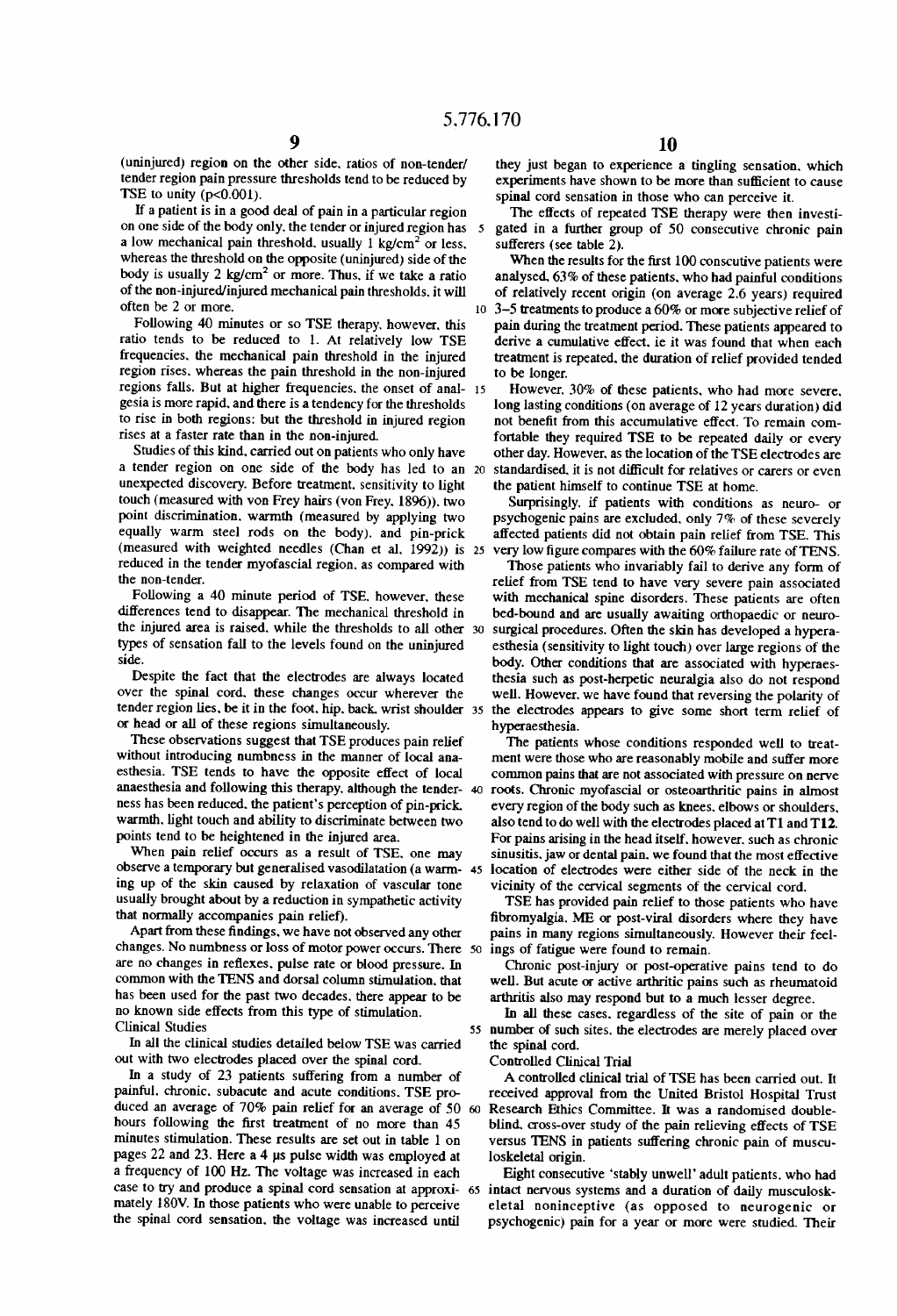5

average age was 55 years. and the average duration of continuous pain was 12.4 years: their average physical disability index (Fairbank et al (1980)) or incapacity was 52.8 percent (0%. no incapacity; 100%. total incapacity).

Provided that various exclusion criteria did not apply. the patients were randomly assigned to one of two groups-TSE or TENS. in a double-blind cross-over manner. so that on one occasion a patient might receive TENS and on the next TSE. or vice versa.

Special apparatus was constructed, so that TSE or TENS 10 could be applied in such a way that only an external trial coordinator knew which treatment was being applied on any particular occasion. In both cases the stimulation was sup plied to electrodes placed over the skin overlying the spinal cord.

Neither the practitioner nor the patient was aware of which type of treatment was actually in use on any occasion. In this way the patients acted as their own controls. and received both types of treatment in a random. 'double-blind' order.

As pain is so difficult to quantify, the following six measures of efficacy of each type of treatment were studied.

Short Form McGill questionnaires (Melzack. 1987) were used to indicate the severity of pain before and after each complete reduction) and the number of hours this lasted after each type of treatment gave an important indication of the success or otherwise of each form of therapy. Changes in physical signs (including measurements of tenderness by algometry) and their severity, and the number and size of 30 tender regions gave further indication of the effects of each type of treatment.

For the purpose of this clinical trial. each patient needed to attend for two hour periods at four weekly intervals.

Statistical analysis was performed by the non-parametric 35 Wilcoxon rank sum test to compare the results obtained by TSE with TENS.

Four out of the six measures of efficacy revealed the probability that these two treatments were equally effective was less than 0.5% (ie p<0.005). In the remaining two 40 measures of efficacy the probability was less than  $1\%$  (ie p<0.01).

When all the measures of efficacy were combined the effects of TSE was shown to be significantly superior to TENS (p<0.005).

#### REFERENCES

- Brinley F. J. (1974). Excitation and conduction in nerve fibres. In: Medical Physiology (vol 1). Ed: Mountcastle VB. 13th Ed. The Cv Mosby Co. pp 34-76.
- Chan A. W.. MacFarlane L A.. Bowsher D.. Campbell J. A. (1992). Weighted needle pin prick thresholds. a simple test of sensory function in diabetic peripheral neuropathy. J. Neurol. Neurosurg. Psychiat. 55. 56-59.
- Fairbank J. C. T.. Couper-Mboat 1.. Davies J. B. and O'Brien J. P. (1980). The Oswestry low back pain disability questionnaire. J. Physiotherapy 66. 271-273.
- <sup>15</sup> Krainick J.-U., Thoden U. (1989). Spinal cord stimulation. In: The Textbook of Pain. Eds: Wall P. D.. Melzack R. 2nd Ed. Churchill Livingstone, pp 920–924.
- 20 Li C. L.. Bak A. ( 1976) . Excitability characteristics of the A- and C-fibres in a peripheral nerve. Exp. Neurol. 50. 67-79.
	- Melzack R.. Wall P. D. (1965). Pain mechanisms: a new theory. Science (150) 971-979.
	- Melzack R. (1987) .The short-form McGill Questionnaire. Pain 30, 191-197.
- treatment. A pain reduction score (0. no reduction: 100. 25 Reeves 1. L. Jaeger B. and Graff-Radford S. B. (1986). Reliability of the pressure algometer as a measure of myofascial trigger point sensitivity. Pain 24. 313-321.
	- Stinus L., Auriacombe M., Tignol J., Limoge A., Le Moal M. (1990). Transcranial electrical stimulation with high fre quency intermittent current (Limoge's) potentiates opiateinduced analgesia: blind studies. Pain 42. 351-363.
	- von Frey M. (1896). Untersuchungen uber die Sinnesfunc tionen der Menschlchen haut erste abhandlung:druckempfindung und schmerz. Abhandlung der Sachsischen Akademie der Mssenschaften 23. 169-266.
	- Wall P. D. (1986). The discovery of Transcutaneous Elec trical Nerve stimulation. Journal of Orthopaedic Medicine 3. 26-28.
	- Woolf C. J. (1989). Segmental afferent fibre-induced analgesia: transcutaneous electrical nerve stimulation (TENS) and vibration. In: The Textbook of Pain. Eds: Wall. P. D.. Melzack R. 2nd Ed. Churchill Livingstone. pp 884-896.

TABLE 1

|      | RESULTS OF FIRST TSE TREATMENT on a group of 23 patients |                                                        |          |                                                                     |                                |                             |  |  |  |
|------|----------------------------------------------------------|--------------------------------------------------------|----------|---------------------------------------------------------------------|--------------------------------|-----------------------------|--|--|--|
|      | No Sex                                                   | Severity (0 nil -<br>$10$ agony)                       | Duration | (months) Diagnosis                                                  | % Relief (0<br>$ml-100$ total) | Duration of<br>relief (hrs) |  |  |  |
|      | ΙF                                                       | 7                                                      | 3        | Hip Pain                                                            | 50                             | 72                          |  |  |  |
|      | 2 F                                                      | 8                                                      | 180      | Fused C5/6                                                          | 50                             | $\overline{2}$              |  |  |  |
|      | 3M                                                       | 5                                                      | 240      | Polymalgia<br>rheumatica                                            | 50                             | 16                          |  |  |  |
|      | 4 F                                                      | 9                                                      | 3        | Shoulder pain                                                       | 50                             | 4                           |  |  |  |
|      | 5 F                                                      | 3                                                      | 1        | TMJ (jaw) pain                                                      | 60                             | 17                          |  |  |  |
|      | 6 M                                                      | 3                                                      | 0.5      | Ankle pain                                                          | 20                             | 24                          |  |  |  |
|      | 7 F                                                      | 5                                                      | 0.5      | Foot pain                                                           | 80                             | 12                          |  |  |  |
|      | 8 F                                                      | 3                                                      | 4        | RA hand                                                             | 100                            | 70                          |  |  |  |
|      | 9 F                                                      | 8                                                      | 132      | Cervical<br>spondylosis                                             | 100                            | 120                         |  |  |  |
| 10 F |                                                          | 4                                                      | 360      | RA feet, wrists                                                     | 50                             | $\mathbf{2}$                |  |  |  |
| 11 F |                                                          | 4                                                      | 84       | Sarcoid back                                                        | 50                             | 168                         |  |  |  |
|      |                                                          |                                                        |          | abdomen & shoulders                                                 |                                |                             |  |  |  |
| 12 F |                                                          | 6                                                      | 21       | Back pain                                                           | 50                             | 1.5                         |  |  |  |
|      | 13 M                                                     | too distressed to<br>give an opinion<br>as to severity | 0.04     | Post-op pain<br>resection of lower<br><b><i>V</i></b> rd oesophagus | 100                            | $\overline{7}$              |  |  |  |
| 14 F |                                                          | 5                                                      | 6        | Cervical<br>spondylitis                                             | 75                             | 96                          |  |  |  |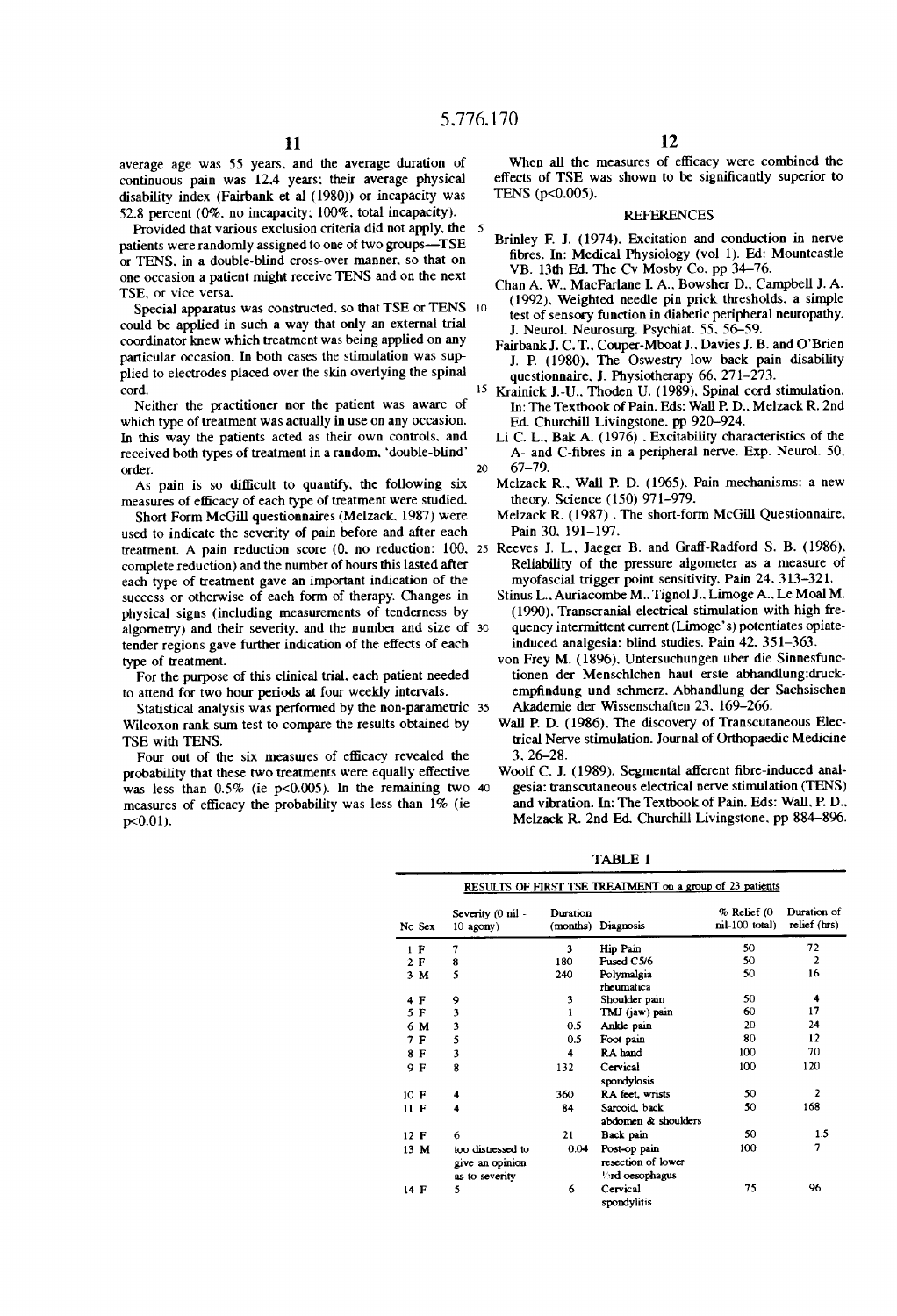|         | RESULTS OF FIRST TSE TREATMENT on a group of 23 patients                            |          |                                                          |                               |                             |  |  |  |  |
|---------|-------------------------------------------------------------------------------------|----------|----------------------------------------------------------|-------------------------------|-----------------------------|--|--|--|--|
| No Sex  | Severity (0 nil -<br>$10$ agony)                                                    | Duration | (months) Diagnosis                                       | % Relief (0<br>nil-100 total) | Duration of<br>relief (hrs) |  |  |  |  |
| 15 F    | Aged 92: unable<br>to quantify pain<br>numerically -<br>described it as<br>'nasty'. | 9        | Cervical<br>spondylitis                                  | Better                        | 120                         |  |  |  |  |
| 16 M    | 4                                                                                   | 1        | $2^{\circ}$ Ca spine                                     | 100                           | 96                          |  |  |  |  |
| 17 F    | 6                                                                                   | 5        | $L5/S1$ PID                                              | 50                            | 120                         |  |  |  |  |
| 18 F    | $\overline{\mathbf{c}}$                                                             | 12       | Achilles tendonitis                                      | 80                            | 72                          |  |  |  |  |
| 19 M    | R                                                                                   | 0.001    | Ischaemic pain in<br>the calves -<br>running while unfit | 90                            | NFP                         |  |  |  |  |
| 20 M    | 10                                                                                  | 1        | Collapse of<br>vertebral body c<br>steroid therapy       | 90                            | 9                           |  |  |  |  |
| $21$ M  | $\mathbf{c}$                                                                        | 120      | Cervical<br>spondylitis                                  | 80                            | 24                          |  |  |  |  |
| 22 F    | 3                                                                                   | 3        | Shoulder pain                                            | 100                           | 72                          |  |  |  |  |
| 23 F    | 8                                                                                   | 0.03     | Fractured humerus                                        | 90                            | 48                          |  |  |  |  |
| Average | 5                                                                                   | 56       |                                                          | 71                            | 53                          |  |  |  |  |

TABLE l-continued

Key: NFP no further pain; RA rheumatoid arthritis; c associated with; 2° secondary carcinomatous deposits.

TABLE 2

# TABLE 2-c0ntinued

|          | The number of TSE treatments required to produce a<br>successful outcome in the next 50 consecutive patients.<br>Kev:<br>c means associated with<br>OA means osteoarthritis<br>RTA road traffic accident<br>Success means pain relief at 60% or more (0, no relief;<br>100, complete relief) |                        |                                                                           |                                 | 30<br>35 | The number of TSE treatments required to produce a<br>successful outcome in the next 50 consecutive patients.<br>Key:<br>c means associated with<br>OA means osteoarthritis<br>RTA road traffic accident<br>Success means pain relief at 60% or more (0, no relief;<br>100, complete relief) |                                                            |                   |                                                                           |                                 |
|----------|----------------------------------------------------------------------------------------------------------------------------------------------------------------------------------------------------------------------------------------------------------------------------------------------|------------------------|---------------------------------------------------------------------------|---------------------------------|----------|----------------------------------------------------------------------------------------------------------------------------------------------------------------------------------------------------------------------------------------------------------------------------------------------|------------------------------------------------------------|-------------------|---------------------------------------------------------------------------|---------------------------------|
| No       | Condition                                                                                                                                                                                                                                                                                    | vears<br>duration      | number of<br>treatments<br>required<br>for long<br>term<br><b>SUCCESS</b> | contd<br>treat-<br>ment<br>read | 40       | No                                                                                                                                                                                                                                                                                           | Condition                                                  | years<br>duration | number of<br>treatments<br>required<br>for long<br>term<br><b>SUCCESS</b> | contd<br>treat-<br>ment<br>regd |
| 24       | Tennis Elbow                                                                                                                                                                                                                                                                                 | $\cdot$                | 3                                                                         |                                 |          |                                                                                                                                                                                                                                                                                              | pain & anxiety                                             |                   |                                                                           |                                 |
| 25       | Low back pain                                                                                                                                                                                                                                                                                | .25                    | 3                                                                         |                                 |          |                                                                                                                                                                                                                                                                                              | depression                                                 |                   |                                                                           |                                 |
| 26       | Knee pains                                                                                                                                                                                                                                                                                   | 1.5                    | 5                                                                         |                                 | 45       | 37                                                                                                                                                                                                                                                                                           | Leg pains                                                  | 4.5               | 4                                                                         |                                 |
| 27       | Ovarian carcinoma                                                                                                                                                                                                                                                                            | 1.25                   |                                                                           | daily                           |          |                                                                                                                                                                                                                                                                                              | following episode                                          |                   |                                                                           |                                 |
| 28       | Hip pain                                                                                                                                                                                                                                                                                     | .75                    | 5                                                                         |                                 |          |                                                                                                                                                                                                                                                                                              | of Guillain-Barré                                          |                   |                                                                           |                                 |
| 29       | Osteoporotic<br>collapse of<br>vertebra c steroid<br>therapy                                                                                                                                                                                                                                 | .5                     |                                                                           | daily                           |          | 38                                                                                                                                                                                                                                                                                           | syndrome<br>Neck pains c<br>osteoporotic<br>collapse of T1 | 1.5               | 5                                                                         |                                 |
| 30       | OA cervical spine<br>and wrists                                                                                                                                                                                                                                                              | 12.0                   | 4                                                                         |                                 | 50       | 39                                                                                                                                                                                                                                                                                           | Generalised pains<br>c sarcoid                             | 12.0              | 5.                                                                        |                                 |
| 31       | Post-viral fatigue<br>& post-operative<br>cardiac bypass                                                                                                                                                                                                                                     | 3.0                    | 12                                                                        |                                 |          | 40                                                                                                                                                                                                                                                                                           | Generalised pains<br>c Parkinson's<br>disease              | 10.0              |                                                                           | daily                           |
|          | pain                                                                                                                                                                                                                                                                                         |                        |                                                                           |                                 |          | 41                                                                                                                                                                                                                                                                                           | Neck and low back                                          | 5.0               |                                                                           | daily                           |
| 32<br>33 | Shoulder pain<br>Post-operative                                                                                                                                                                                                                                                              | $\mathfrak{I}$<br>4.25 | 3<br>$\overline{2}$                                                       |                                 | 55       |                                                                                                                                                                                                                                                                                              | pain c 3 prolapsed<br>disc injuries                        |                   |                                                                           |                                 |
|          | pain<br>(cholecystectomy)                                                                                                                                                                                                                                                                    |                        |                                                                           |                                 |          | 42                                                                                                                                                                                                                                                                                           | OA neck and lumbar<br>spine                                | 11.0              | 8                                                                         |                                 |
|          | and a fall                                                                                                                                                                                                                                                                                   |                        |                                                                           |                                 |          | 43                                                                                                                                                                                                                                                                                           | Leg pains &                                                | 15.0              |                                                                           | alter-                          |
|          | fracturing ribs                                                                                                                                                                                                                                                                              |                        |                                                                           |                                 |          |                                                                                                                                                                                                                                                                                              | headache c anxiety                                         |                   |                                                                           | nate                            |
| 34       | Rheumatoid                                                                                                                                                                                                                                                                                   | .75                    | 3                                                                         |                                 | 60       |                                                                                                                                                                                                                                                                                              |                                                            |                   |                                                                           | days                            |
|          | arthritis wrist<br>and hands                                                                                                                                                                                                                                                                 |                        |                                                                           |                                 |          | 44                                                                                                                                                                                                                                                                                           | Carcinomatous<br>deposits in spine                         | 2.0               |                                                                           | daily                           |
| 35       | Post-operative eye<br>pain c correction                                                                                                                                                                                                                                                      | 5.25                   | 10                                                                        |                                 |          | 45                                                                                                                                                                                                                                                                                           | Elbow and shoulder<br>pain                                 | .25               | $\overline{2}$                                                            |                                 |
|          | of squint & drug                                                                                                                                                                                                                                                                             |                        |                                                                           |                                 |          | 46                                                                                                                                                                                                                                                                                           | Dysmenorrhoea                                              | 4.0               |                                                                           | once a                          |
|          | addiction                                                                                                                                                                                                                                                                                    |                        |                                                                           |                                 | 65       |                                                                                                                                                                                                                                                                                              |                                                            |                   |                                                                           | month                           |
| 36       | Posterior thoracic                                                                                                                                                                                                                                                                           | 8.0                    | 7                                                                         |                                 |          | 47                                                                                                                                                                                                                                                                                           | Cervical                                                   | 10.0              | 5                                                                         |                                 |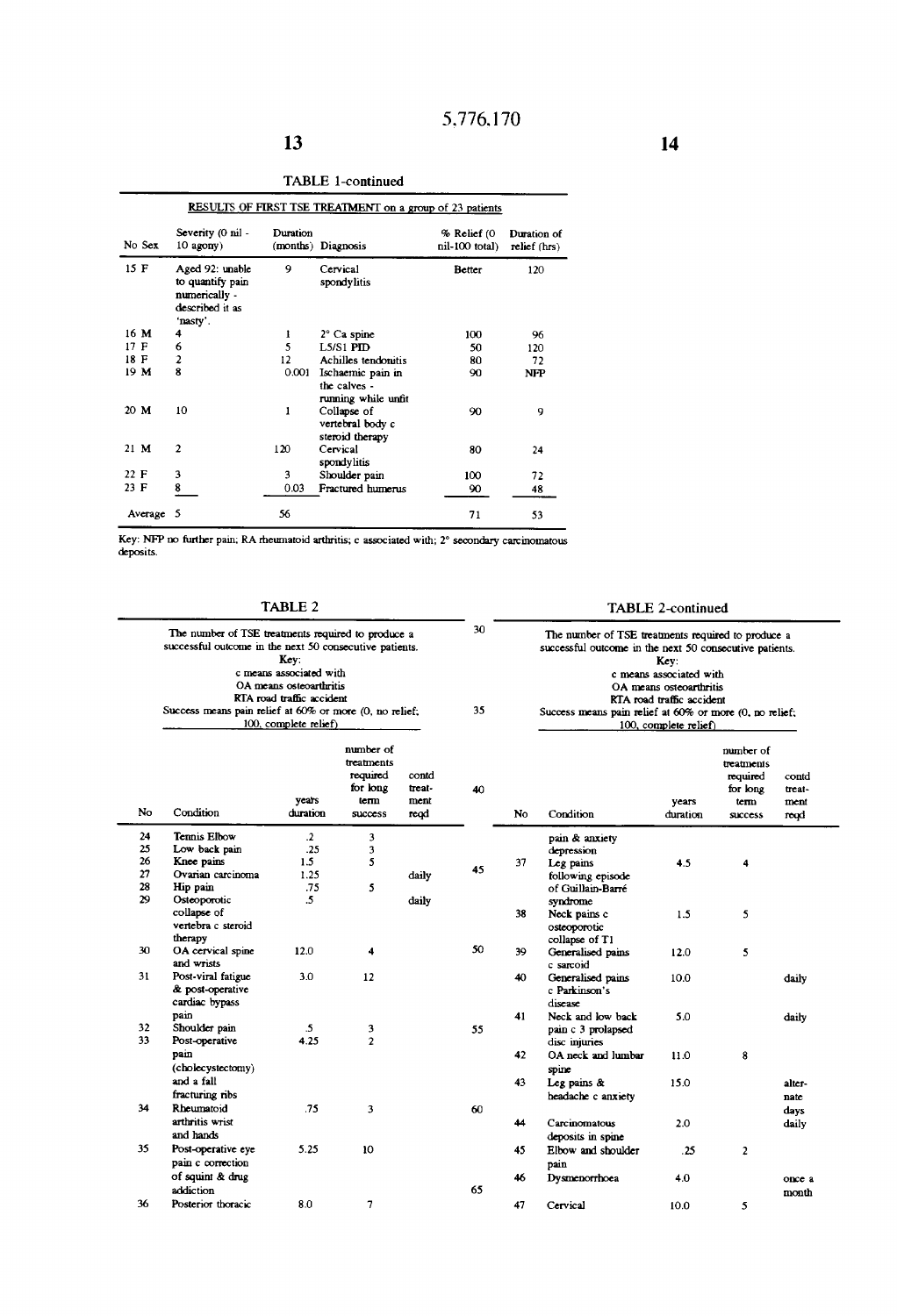#### TABLE 2-continued

| The number of TSE treatments required to produce a<br>successful outcome in the next 50 consecutive patients. |
|---------------------------------------------------------------------------------------------------------------|
|                                                                                                               |
| Key:                                                                                                          |
| c means associated with                                                                                       |
| OA means osteoarthritis                                                                                       |
| RTA mad traffic accident                                                                                      |
| Success means pain relief at 60% or more (0, no relief;                                                       |
| 100, complete relief)                                                                                         |

|    |                                                                    | years    | нцшки оп<br>treatments<br>required<br>for long<br>term | contd<br>treat-<br>ment              |    | No          | Condition                                                                                                                                                                            | years<br>duration | treatments<br>required<br>for long<br>term<br>success | contd<br>treat-<br>ment<br>read |
|----|--------------------------------------------------------------------|----------|--------------------------------------------------------|--------------------------------------|----|-------------|--------------------------------------------------------------------------------------------------------------------------------------------------------------------------------------|-------------------|-------------------------------------------------------|---------------------------------|
| No | Condition                                                          | duration | success                                                | read                                 | 15 |             |                                                                                                                                                                                      |                   |                                                       |                                 |
| 48 | spondylosis<br>Severe generalised<br>pains following a             | 0.75     | 3                                                      |                                      |    | 72<br>73    | OA neck c arm pain<br>Trigeminal<br>neuralgia                                                                                                                                        | 25.0<br>0.5       | 1                                                     | once a<br>week                  |
|    | fall -<br>compensation<br>sought                                   |          |                                                        |                                      | 20 |             |                                                                                                                                                                                      |                   |                                                       |                                 |
| 49 | Hip pain c lumbar<br>spine degeneration                            | 4.5      |                                                        | once a<br>month                      |    |             | We claim:<br>1. Apparatus for inducing analgesia in a patient by apply-                                                                                                              |                   |                                                       |                                 |
| 50 | Heel pain                                                          | 2.0      |                                                        | Once a<br>week                       |    |             | ing electrical pulses to the patient's body, the apparatus                                                                                                                           |                   |                                                       |                                 |
| 51 | Post-operative<br>pain following<br>knee replacement               | 0.5      | 3                                                      |                                      |    |             | comprising two or more electrodes for supplying electrical<br>25 pulses to two or more locations on the patient's body<br>overlying the central nervous system, and generating means |                   |                                                       |                                 |
| 52 | Neck pain<br>following<br>Cloward's fusion                         | 1.5      | 3                                                      |                                      |    |             | connectable to the electrodes, wherein the generating means<br>provide continuous electrical pulses, having a pulse width of                                                         |                   |                                                       |                                 |
| 53 | Generalised joint<br>pains                                         | 0.01     | 3                                                      |                                      |    |             | 10 us or less and a frequency of greater than 100 Hz. to the<br>30 electrodes on the patient's body, the pulses having an                                                            |                   |                                                       |                                 |
| 54 | Migrainous<br>neuralgia                                            | 10.0     |                                                        | Twice<br>daily<br>during<br>episodes |    |             | amplitude greater than 50V, so that analgesic effects are<br>induced in the central nervous system. while stimulating<br>peripheral nerves that lie between the electrodes and the   |                   |                                                       |                                 |
| 55 | L4/5 disc<br>requiring surgery                                     | 0.025    | failed                                                 |                                      | 35 |             | central nervous system to a lesser extent or not at all.<br>2. The apparatus of claim 1, wherein the pulses have an                                                                  |                   |                                                       |                                 |
| 56 | Posterior thoracic<br>pain c OA cervical<br>spine                  | 3.25     | 3                                                      |                                      |    |             | amplitude of 180V or more.<br>3. The apparatus of claim 2, wherein the pulses have an                                                                                                |                   |                                                       |                                 |
| 57 | C5/6 disc requires<br>surgery                                      |          |                                                        | daily                                |    |             | amplitude between 450V and 1 kV.<br>4. The apparatus of claim 1, wherein the pulse width is                                                                                          |                   |                                                       |                                 |
| 58 | L4/5, L5/S1 disc<br>requires surgery.<br>compensation<br>sought    | 5.5      |                                                        | daily                                |    |             | $40$ between 1.5 and 4 us.<br>5. A method of inducing analgesia in a patient's body<br>using electrical pulses, the method comprising:                                               |                   |                                                       |                                 |
| 59 | Athlete with back<br>and leg pains                                 | 0.5      | 4                                                      |                                      |    |             | applying two or more electrodes to the surface of the<br>patient's body overlying the central nervous system;                                                                        |                   |                                                       |                                 |
| 60 | Heel Pain                                                          | 2.0      | 5                                                      |                                      | 45 | and         |                                                                                                                                                                                      |                   |                                                       |                                 |
| 61 | Post-viral fatigue                                                 | 3.0      |                                                        | twice a                              |    |             |                                                                                                                                                                                      |                   |                                                       |                                 |
| 62 | c generalised pain<br>Osteoporotic                                 | 2.5      | 4                                                      | week                                 |    |             | providing continuous electrical pulses, having a pulse<br>width of 10 us or less and a frequency of greater than                                                                     |                   |                                                       |                                 |
| 63 | collapse of T3<br>Hip pain following                               | 4.5      | 5                                                      |                                      |    |             | 100 Hz, to the electrodes on the patient's body, the                                                                                                                                 |                   |                                                       |                                 |
|    | a fall from<br>scaffolding                                         |          |                                                        |                                      | 50 |             | pulses having an amplitude greater than 50V, so that<br>analgesic effects are induced in the central nervous                                                                         |                   |                                                       |                                 |
| 64 | Polymyalgia<br>rheumatica                                          | 5.5      |                                                        | daily                                |    |             | system, while stimulating peripheral nerves that lie<br>between the electrodes and the central nervous system                                                                        |                   |                                                       |                                 |
| 65 | Throat pain c<br>radiotherapy of<br>larynx & morphine<br>addiction | 2.5      |                                                        | daily                                | 55 |             | to a lesser extent or not at all.<br>6. A method of inducing analgesia in a patient's body<br>using apparatus comprising two or more electrodes for                                  |                   |                                                       |                                 |
| 66 | Cervical<br>spondylosis                                            | 12.0     |                                                        | once a<br>week                       |    |             | supplying electrical pulses to two or more locations on the<br>patient's body overlying the central nervous system, and                                                              |                   |                                                       |                                 |
| 67 | following RTA<br>Post-herpetic                                     | 1.0      | failed                                                 |                                      | 60 | comprising: | generating means connectable to the electrodes, the method                                                                                                                           |                   |                                                       |                                 |
| 68 | neuralgia<br>Pain in posterior<br>thoracic region                  | 0.5      | 2                                                      |                                      |    |             | applying the electrodes to the surface of the patient's body<br>overlying the central nervous system; and                                                                            |                   |                                                       |                                 |
| 69 | Pain in shoulder<br>following a fall                               | 0.25     | 4                                                      |                                      |    |             | using the generating means to provide continuous elec-                                                                                                                               |                   |                                                       |                                 |
| 70 | OA knees and                                                       |          |                                                        | once a<br>week                       | 65 |             | trical pulses, having a pulse width of 10 us or less and<br>a frequency of greater than 100 Hz, to the electrodes on                                                                 |                   |                                                       |                                 |
| 71 | cervical spine<br>Migraine                                         | 12.0     |                                                        | daily                                |    |             | the patient's body, the pulses having an amplitude                                                                                                                                   |                   |                                                       |                                 |

|    | The number of TSE treatments required to produce a<br>successful outcome in the next 50 consecutive patients.<br>Kev:<br>c means associated with<br>OA means osteoarthritis<br>RTA road traffic accident<br>Success means pain relief at 60% or more (0, no relief;<br>100, complete relief) |                   |                                                                    |                                 | 5<br>10 | The number of TSE treatments required to produce a<br>successful outcome in the next 50 consecutive patients.<br>Key:<br>c means associated with<br>OA means osteoarthritis<br>RTA road traffic accident<br>Success means pain relief at 60% or more (0, no relief;<br>100, complete relief) |                         |                   |                                                                           |                                 |  |
|----|----------------------------------------------------------------------------------------------------------------------------------------------------------------------------------------------------------------------------------------------------------------------------------------------|-------------------|--------------------------------------------------------------------|---------------------------------|---------|----------------------------------------------------------------------------------------------------------------------------------------------------------------------------------------------------------------------------------------------------------------------------------------------|-------------------------|-------------------|---------------------------------------------------------------------------|---------------------------------|--|
| No | Condition                                                                                                                                                                                                                                                                                    | vears<br>duration | number of<br>treatments<br>required<br>for long<br>term<br>success | contd<br>treat-<br>ment<br>read | 15      | No                                                                                                                                                                                                                                                                                           | Condition               | vears<br>duration | number of<br>treatments<br>required<br>for long<br>term<br><b>success</b> | contd<br>treat-<br>ment<br>read |  |
| 48 | spondylosis<br>Severe generalised                                                                                                                                                                                                                                                            | 0.75              | 3                                                                  |                                 |         | 72                                                                                                                                                                                                                                                                                           | OA neck c arm pain      | 25.0              |                                                                           | once a<br>week                  |  |
|    | pains following a<br>fall -                                                                                                                                                                                                                                                                  |                   |                                                                    |                                 |         | 73                                                                                                                                                                                                                                                                                           | Trigeminal<br>neuralgia | 0.5               |                                                                           |                                 |  |

- <sup>25</sup> pulses to two or more locations on the patient's body overlying the central nervous system, and generating means connectable to the electrodes. wherein the generating means provide continuous electrical pulses. having a pulse width of  $10 \mu s$  or less and a frequency of greater than 100 Hz. to the
- 30 electrodes on the patient's body, the pulses having an amplitude greater than 50V. so that analgesic effects are induced in the central nervous system. while stimulating peripheral nerves that lie between the electrodes and the
- 65 Illies a lesser extent or not at all.<br>35 2. The apparatus of claim 1. wherein the pulses have an amplitude of 180V or more.
	- 3. The apparatus of claim 2. wherein the pulses have an amplitude between  $450V$  and 1 kV.
- 4. The apparatus of claim 1, wherein the pulse width is  $40$  between 1.5 and 4  $\mu$ s.
	- using electrical pulses, the method comprising:
- applying two or more electrodes to the surface of the patient's body overlying the central nervous system;
- providing continuous electrical pulses. having a pulse width of 10 us or less and a frequency of greater than  $100 \text{ Hz}$ , to the electrodes on the patient's body, the  $\frac{1}{50}$  pulses having an amplitude greater than  $\frac{1}{50}$ . So that

a frequency of greater than 100 Hz. to the electrodes on the patient's body, the pulses having an amplitude greater than 50V. so that analgesic effects are induced